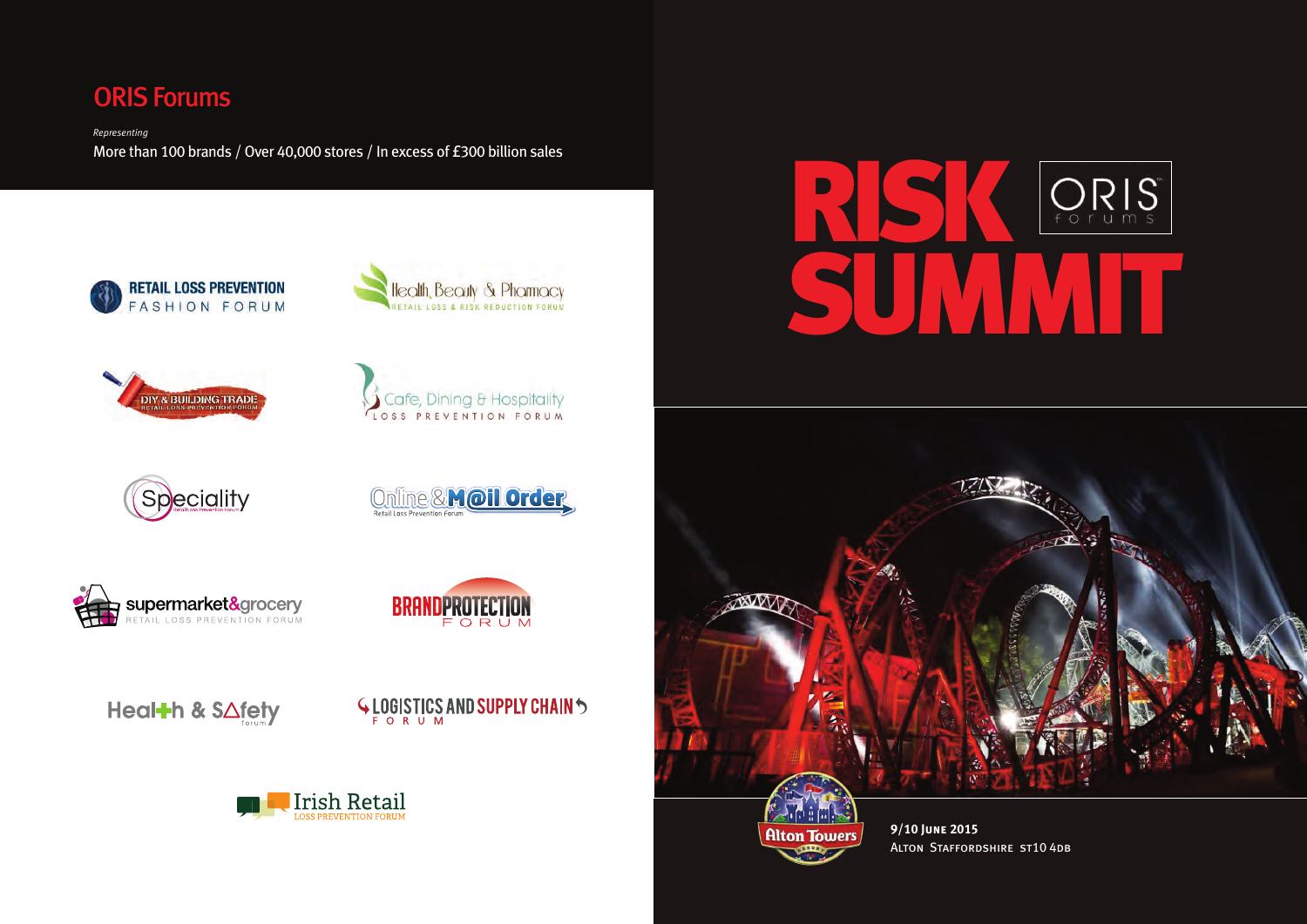50%

50%

**AAAAAA** 

**TATA** 

**AAAAAAA** 

ΦŴ

**ORLD DATA** 

## Connecting people.<br>Sharing next practice.

 $\blacksquare$ 

 $\blacksquare$ 

NH NH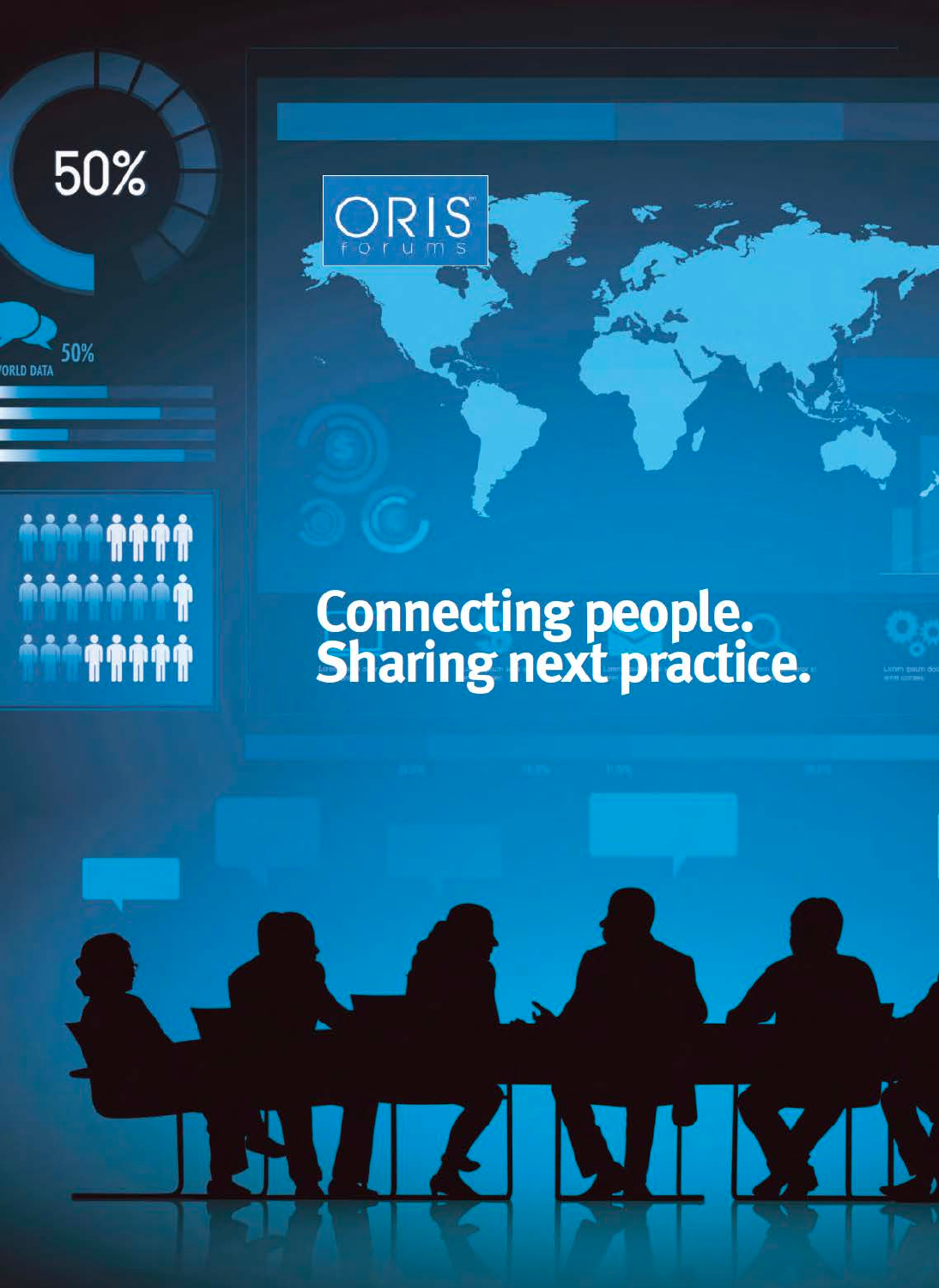#### **Fashion**

**Health, Beauty & Pharmacy Cafe, Dining & Hospitality DIY & Building Trade Supermarket & Grocery Online & Mail Order Speciality Health & Safety Logistics & Supply Chain Ireland Brand Protection** 



ORIS Forums is proud to welcome its members to the annual Risk Summit.

Responding to feedback from last year's event, in 2015 we have extended the conference across two days to increase valuable networking opportunities.



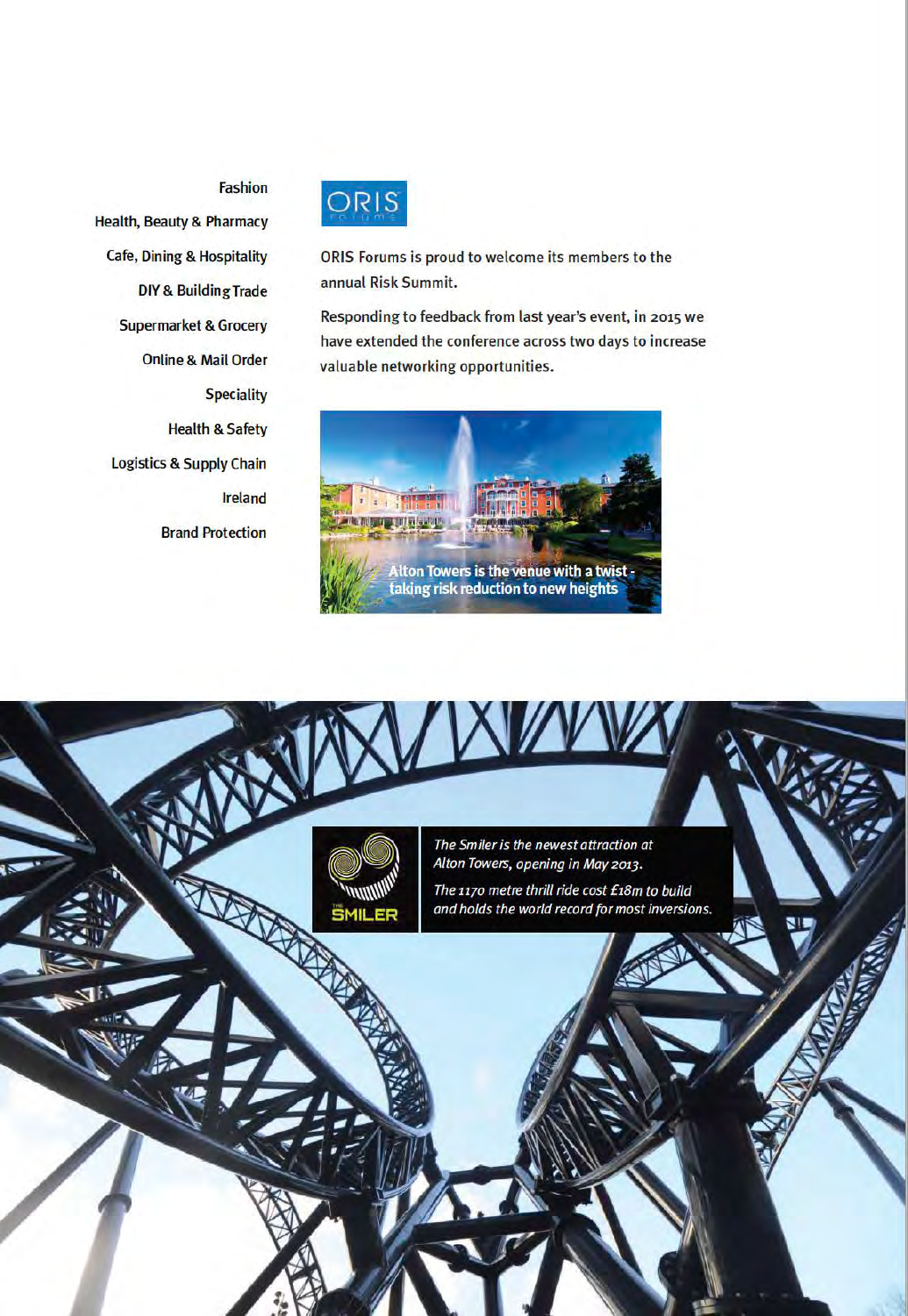

## **Agenda: Tuesday 9 June**

| 12:00 | <b>Arrival and Lunch</b>                                                                                                                                                                            |
|-------|-----------------------------------------------------------------------------------------------------------------------------------------------------------------------------------------------------|
| 13:00 | Welcome<br><b>Louise Henham</b><br><b>ORIS Forums</b>                                                                                                                                               |
| 13:10 | <b>Logistics &amp; Supply Chain Forum</b><br><b>Marie Griffiths</b><br><b>Business Protection Operations Manager, John Lewis</b><br>Logistics & Supply Chain Forum Chair                            |
| 13:30 | <b>Facebook: Creating Trust in a Social Media Space</b><br><b>Vic Baines</b><br>Trust and Safety Manager for EMEA, Facebook                                                                         |
| 14:30 | Coffee & Networking                                                                                                                                                                                 |
| 15:00 | The Changing Landscape of Business Crime Partnerships<br><b>Richard Barron</b><br>Chief Executive, The National Association of Business Crime Partnerships                                          |
| 15:30 | Online Fraud: What's not to like? From the visceral to the ethereal<br><b>Professor Mark Button</b><br>Director, Centre for Fraud Studies, University of Portsmouth                                 |
| 16:00 | Corporate Manslaughter - the real risk to retail drivers<br><b>Robert Kingdom</b><br>Director White Label Solutions, Zenith Leasedrive                                                              |
| 16:30 | <b>Action Fraud: Bulk Reporting and Victim Impact</b><br><b>Steve Proffitt</b><br>Deputy Head, Action Fraud                                                                                         |
| 17:00 | How this No Brainer Could Save (NBCS) you<br><b>Bruce Duncan</b><br>Chair, National Business Crime Solution<br><b>Carol Kaye and Tim Edwards</b><br>Deputy Chairs, National Business Crime Solution |
| 17:30 | Close                                                                                                                                                                                               |
| 19:30 | Pre-dinner drinks sponsored by ORIS Media                                                                                                                                                           |
| 20:00 | Private dining                                                                                                                                                                                      |
|       |                                                                                                                                                                                                     |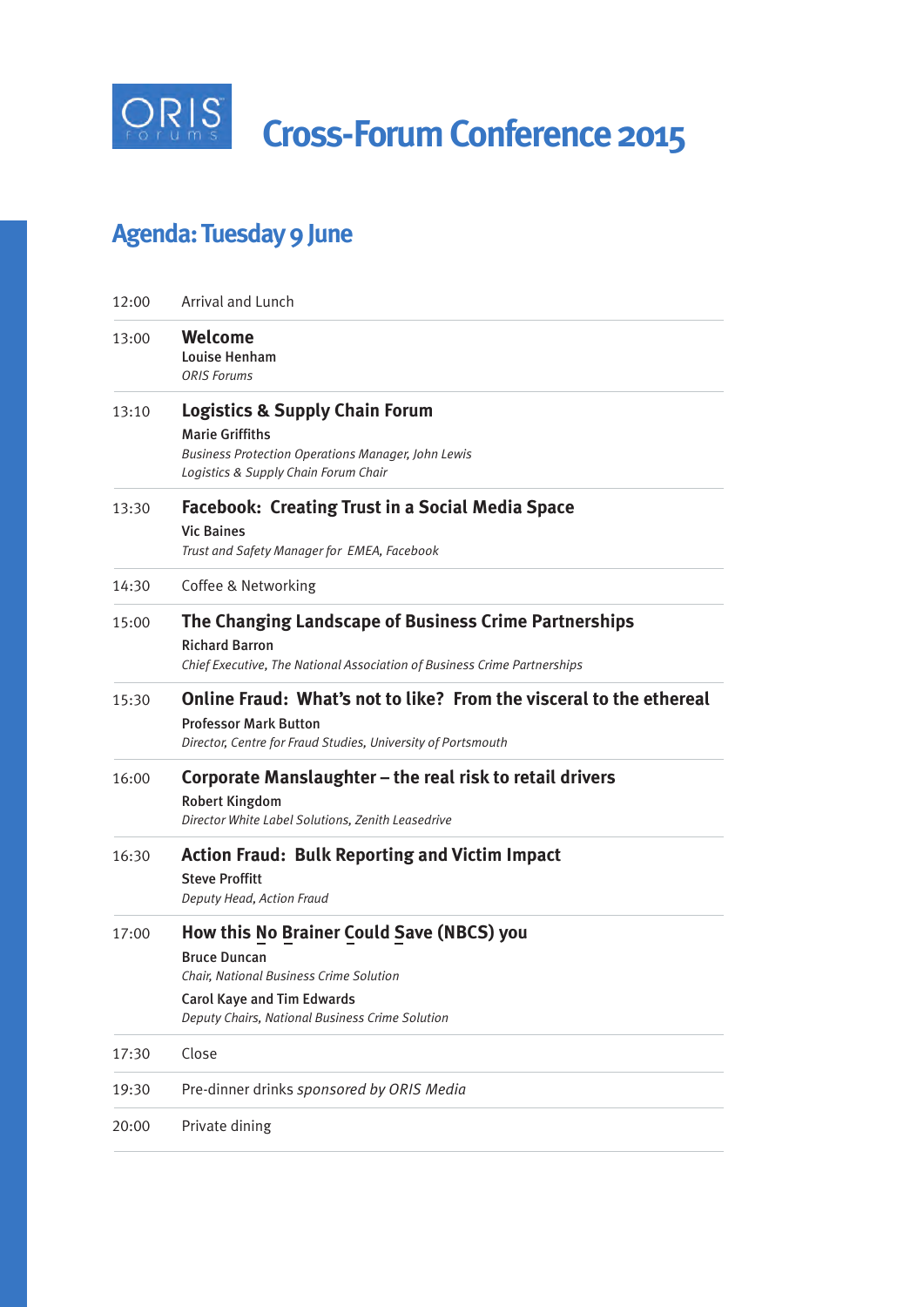

 **Cross-Forum Conference 2015**

### **Agenda: Wednesday 10 June**

#### 9:00 **Wicklander-Zulawski and Bond Solon Panel Discussion**

Chris Norris

*Director, WZ Europe & International Training*

Dr. Andrew Griffiths *Bond Solon Training Research Fellow in Criminal Investigation, University of Derby Associate Tutor, College of Policing* Session facilitated by Laurence King

09:45 Coffee and Networking

#### 10:15 **Round table discussions**

**How secure is your supply chain?** John Wilson *ORIS Forums*

**Business Continuity** Don Randall *London Business Resilience Panel*

**Organised Retail Crime Strategies** Mick Prendergast

**Loss Prevention Technology** Colin Peacock *ECR*

**Cyber Attacks** Professor Mark Button *University of Portsmouth*

**Company car drivers – risk profile** Robert Kingdom *Zenith Leasedrive*

**Making a loss prevention business case** David Thorp *Security Institute*

**Total Loss Strategies**  Adrian Beck *University of Leicester*

12:15 Closing address and lunch 13:00 Event close and entry into Alton Towers

17:00 Alton Towers Closes

#### Christopher P. Norris CFI®

Chris is a speaker for Wicklander-Zulawski & Associates, Inc. (WZ). Chris has over 25 years of experience in the loss prevention and investigative fields. He has trained thousands of human resource, audit, loss prevention, security and law enforcement professionals on the art of interview and investigation and has conducted numerous investigations for both private companies and public agencies. Chris has provided interview training in North America and internationally, including many seminars simultaneously translated into French, Spanish, German and Polish.

#### Dr. Andrew Griffiths

Andy completed thirty years police service, specialising in interviewing and investigation. He achieved the rank of Detective Superintendent, and led major crime, intelligence, organised crime and counter terrorism departments. He was awarded his PhD for research on real life suspect and witness interviews in major crime cases, and has since published and lectured extensively on this subject.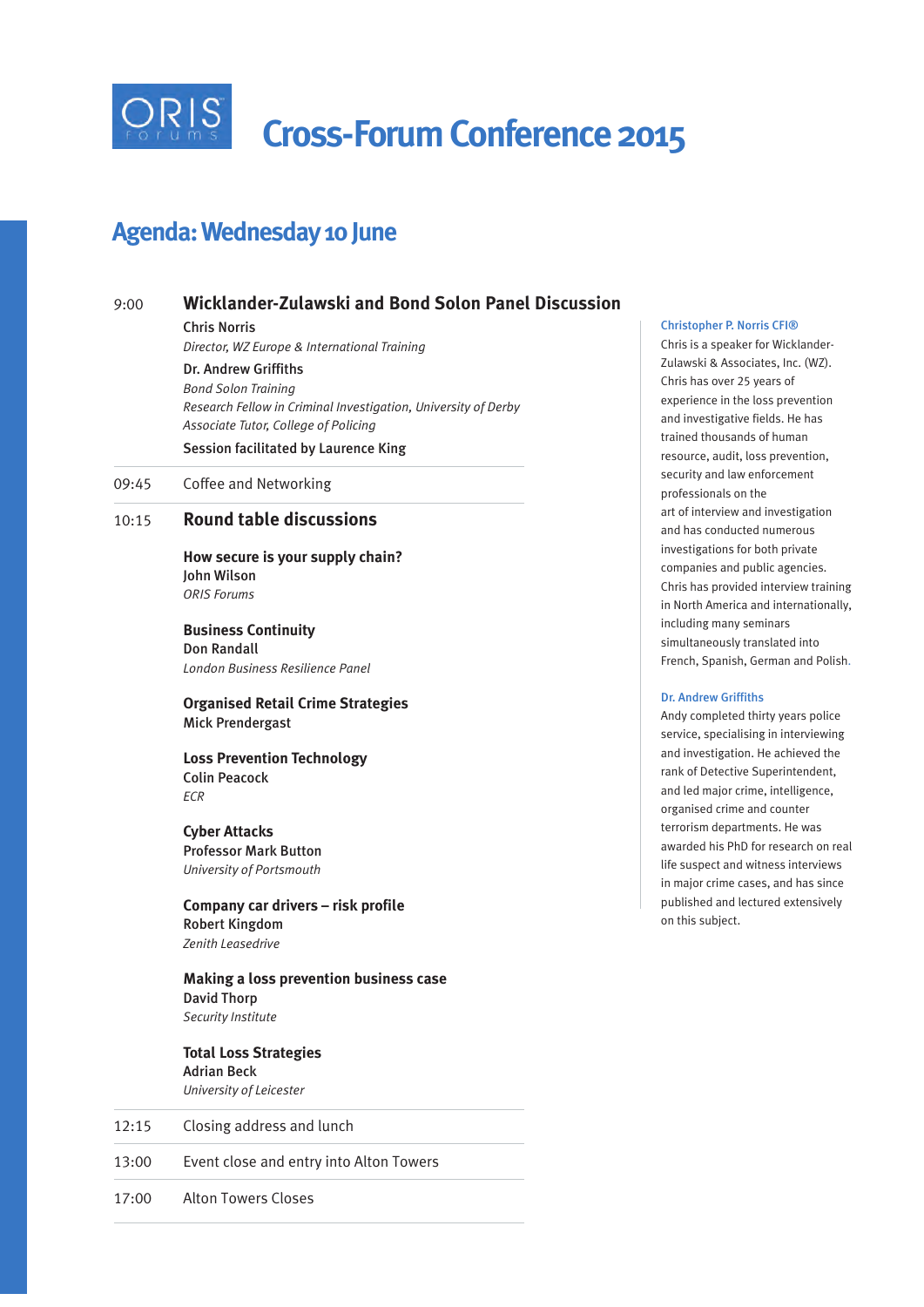#### EVENT SPONSORS



**B to B Links Ltd (B2B)** has provided Security Tagging, CCTV, Product Protection and Labelling solutions to retailers across the UK and Ireland since 2000. B2B's key strengths are its "can-do" attitude, excellent levels of customer service and a strong reputation for product and service innovation to meet changing customer needs.

*Colin Warnock 0118 932 8088 07831 509 239 colin.warnock@btoblinks.net* **www.btoblinks.net** 



**Catalyst** is a world leader in retail security, selling over 300 million tags per year. Our diverse product range includes RFID, AM, RF and 66KHz anti-theft security tags and pedestals. BottleLox is our alcohol protection solution which has been adopted by many of the largest supermarkets across Europe and the USA. We also supply Source Tagging services and benefit from the fact that Li and Fung (our parent company) have 300 locations globally.

Our RFID offering is strong and retailers are welcome in our London showroom where solutions for inventory, customer experience, intelligent sourcing tagging as well as security can be demonstrated.

*Paul Churchett, National Sales Manager 07717 212282 paulchurchett@lfsourcing.com* **www.catalyst-direct.co.uk**





**The Cardinal Group** is a leading provider of products, services and business solutions that help

retailers combat 'Total Loss', enabling its customers to increase business efficiency and improve bottom line profitability by helping them understand known and unknown losses and offer business solutions that minimise those losses and improve service.

The Cardinal Group's unique, forward-thinking approach provides retailers with a complementary mix of traditional and next-generation tools that can be introduced to their organisations as and when business needs dictate.

*Jack Cameron* **jcameron@thecardinalgroup.co.uk 0845 680 1796**

**www.thecardinalgroup.co.uk**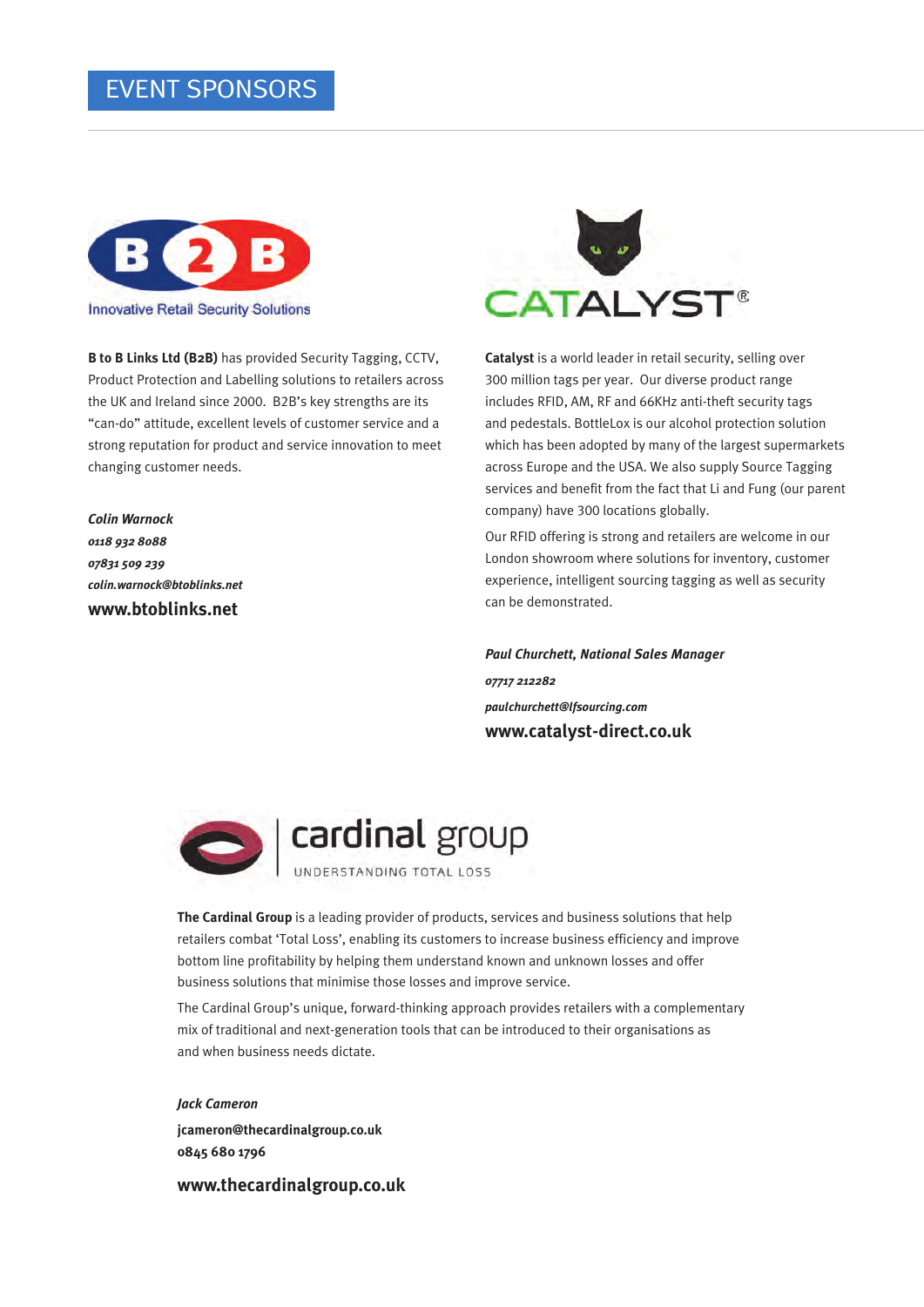## **a**IntelliQ

**IntelliQ** is the leading provider of forensic analysis solutions for retail. IntelliQ solutions enable clients to efficiently analyse retail data from multiple sources and quickly identify instances of potential fraud, loss or failure of process compliance. With a strong presence across all retail sectors, IntelliQ's loss prevention software provides customers with rapid, substantial and sustainable returns.

Clients include: Primark, The Body Shop, Greggs, Merlin Entertainments, John Lewis Partnership, Wetherspoon, Cineworld, Burberry, Claire's, Pret a Manger, Wyevale, New Look, Superdrug, Alhokair Group, H&M, Wickes and Homebase. For further details on receiving a completely FREE analysis of your EPOS data to uncover hidden areas of fraud within your business, then please visit our website.

*info@intelliq.com* **www.intelliq.com**



**GB Group.** The most profitable and successful organisations recognise the value of understanding the individual identity of their customers and employees. GBG combines this concept of identity with technology to create an environment of trust, so that organisations can employ people and connect, communicate and transact with consumers, safely and responsibly.

*Felicity Spearman 07977 265876 felicity.spearman@gbgplc.com* **www.gbgplc.com**



**Griffiths & Armour** specialises in creating and servicing competitive risk and insurance programmes for retailers. We work with clients to support their cost base, through optimising their risk and insurance programmes and negotiating with third party providers.

#### *Carl Edwards*

*0161 817 4460 carl.edwards@griffithsandarmour.com* **www.griffithsandarmour.com**

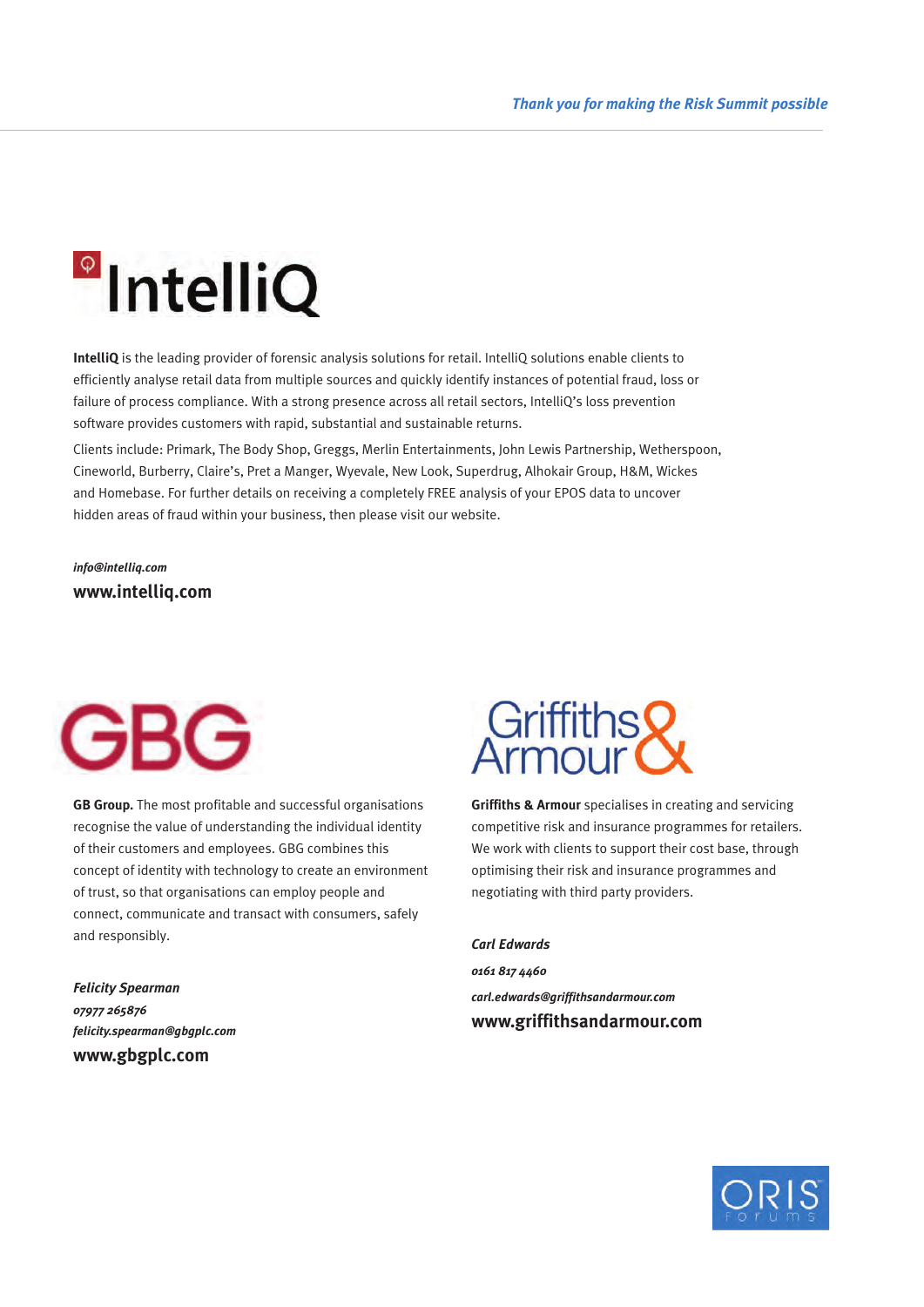

**Intrepid Security** supply, install and maintain integrated security and retail ops systems into retail, distribution and library throughout the UK and Ireland.

As an independent, we have exclusive partnerships with a wide and varied range of companies, supplying and installing innovative systems and specialist technical support for EAS, CCTV and Access Control; as well as fully integrated People Counting Solutions, SmartTrack Travelling CCTV, Quail Digital Team Communication and a Plug and Play 'Off the Shelf' RFID Systems for advanced Stock Control, Security and Retail Benefits. We are now the Exclusive UK Distributor for PS Locks – a range of Simple & Secure wireless operated RFID and Keypad locks.



**Kings Security** specialist retail solutions provide for a range of complimentary services from electronic security, keyholding, and physical security to its own fully accredited alarm receiving centre (ARC).

Our great depth of service capability enables us to provide single or cross-service integrated security solutions to our business partners, providing them with the most economic and financially viable security packages available, all under one carefully managed account.

*Steve Evans steve@kingsltd.co.uk* **www.kingsltd.co.uk**

*Noel Verbruggen 01737 845641 Paul Newbury 01737 845646 01737 845645 info@intrepidsecurity.com* **www.intrepidsecurity.com**



**Ministry of Ideas** is a global organisation, providing businesses with innovative, data driven business intelligence solutions that enable them to make accurate operational decisions based on historical, real-time and predictive data.

They are leaders in using innovative and unique technologies to make sense of this data and turn it into meaningful and actionable information helping you to run your business more effectively and more profitably.

*0845 680 1796 enquiries@ministryofideas.co.uk*  **www.theministryofideas.com**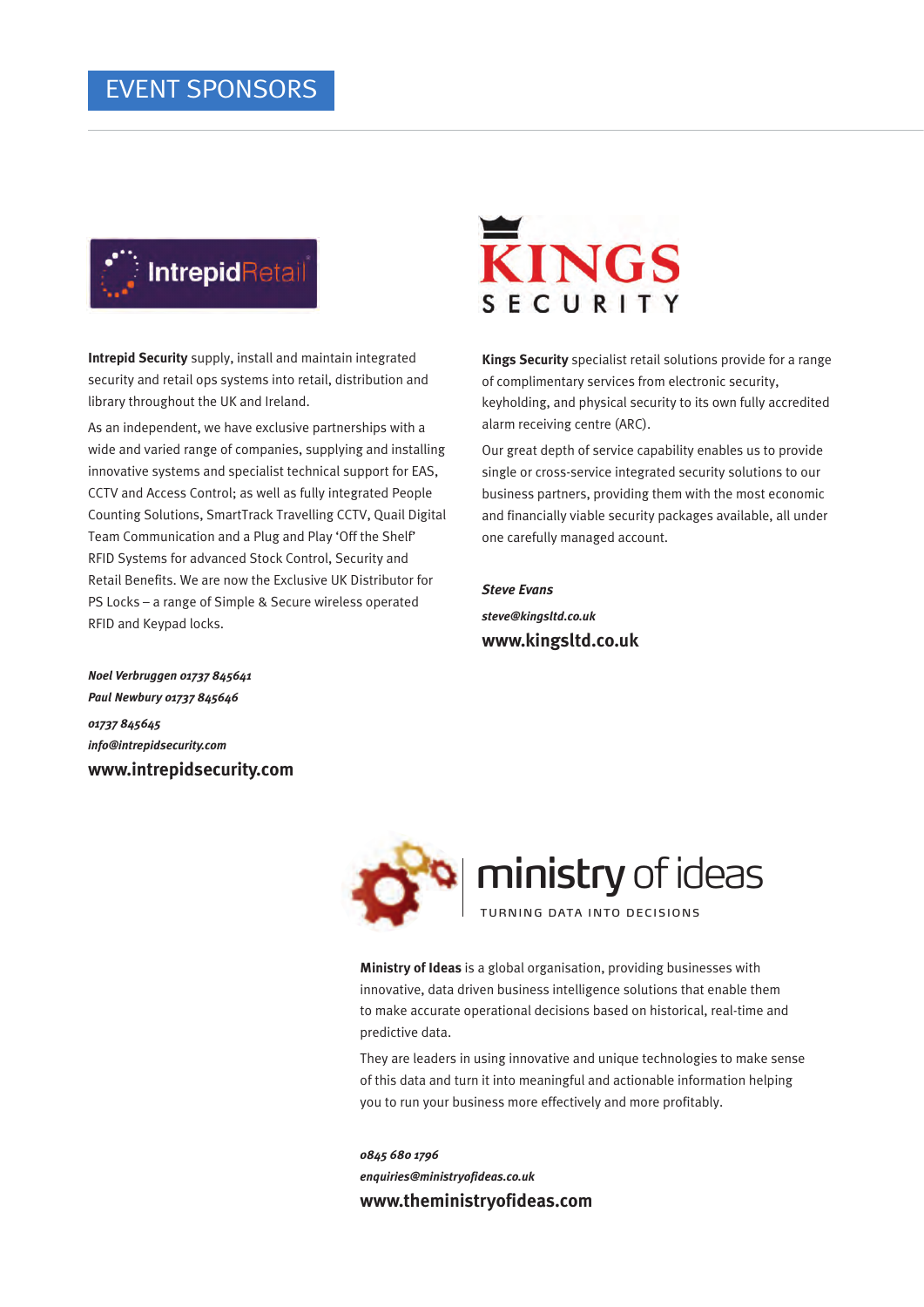

**Positive Response Communications** supply hardware and a monitoring solution primarily aimed at protecting staff from anti social behavior and verbal abuse. Other benefits include asset protection, staff retention and KPI reporting. In most installations we have been able to show significant cost savings with the use of the system.

*Kevin Derbyshire, Head of Sales 01387 702388 / 07736 880396 kevin.derbyshire@positiveresponseuk.com* **www.positiveresponseuk.com**



**Tag Company** was formed in 2003 and is the trusted partne to many of the World's leading retailers, both as an installer of EAS and RFID systems and as a provider of item level tagging solutions to be applied in store or within the supply chain.

#### *Jon Marchese*

*07793 475279 Jon.marchese-tag@tagcompany.com* **www.tagcompany.com**



**Target** is the intelligent user interface delivering a balanced protection plan, protecting people, assets and property. Delivering powerful results for improved decision making, proven tools for minimising front-end risks.

Delivering clear, simple POS events that enables the operator to target any situation with a clearly defined procedure and predefined escalation process.

'Targets the situation, delivers results'

*iwitham@gratte.com snorris@gratte.com* **www.gratte.com**

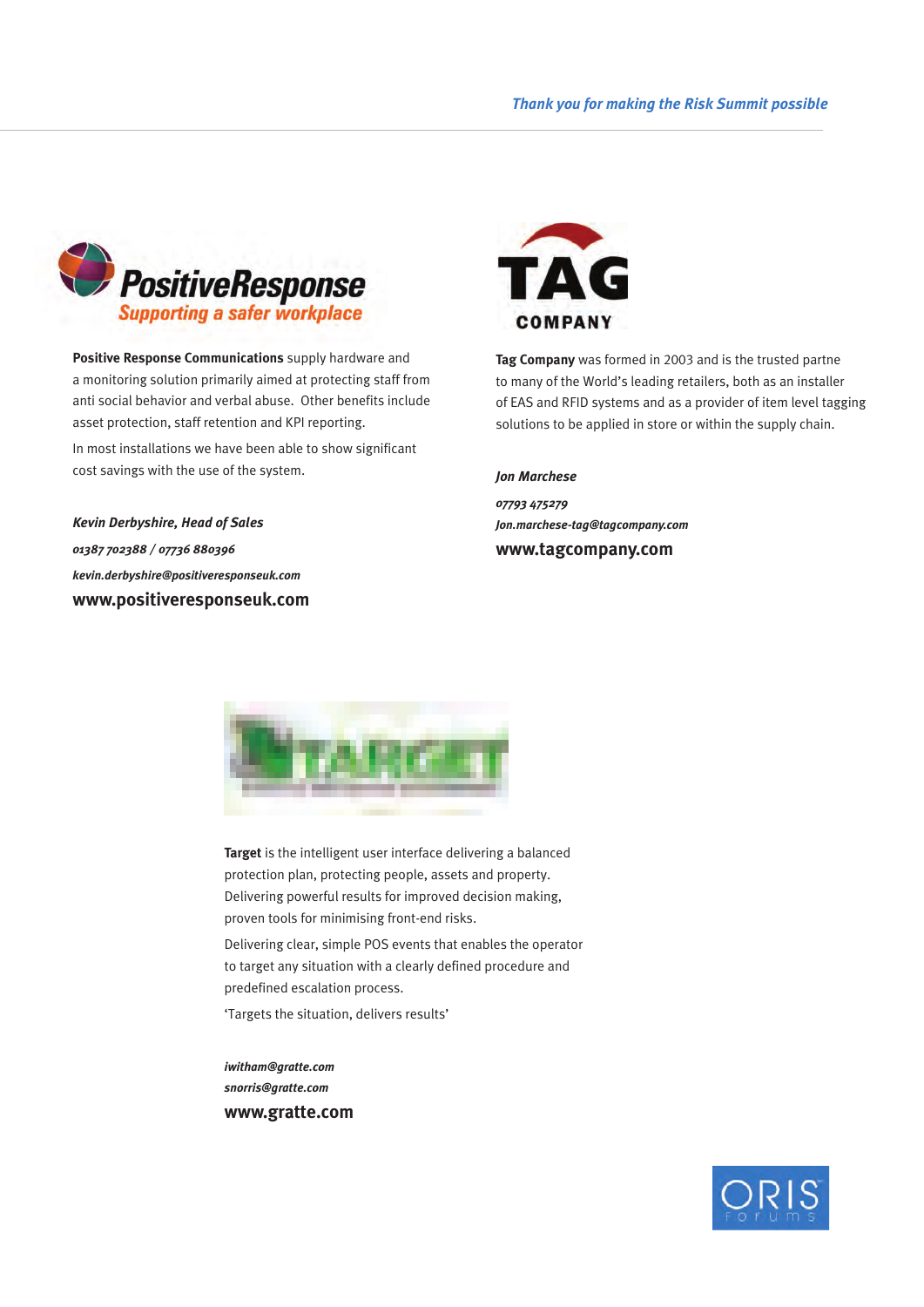

**Tellermate** helps businesses count, secure and manage their cash. We speed up your cash management, so it's more reliable and more accountable. Tellermate systems process over £1 billion daily in 20 currencies across 30 countries. We're trusted by 250,000 businesses including Boots, Staples, McDonald's, Burger King, Barclays and HSBC.

*Ian Booth 01633 637 123 Ian.booth@tellermate.com* **www.tellermate.com**



**Video Analysis Solutions** use 360 degree hemispheric digital cameras to build bespoke loss prevention solutions with a full range of integrated customer behaviour analytics. Working with some of the largest UK retailers, VAS delivers the added benefits of customer counting, age/gender demographics, POS transaction searching, customer occupancy statistics as well as our reporting apps which are specifically tailored to our customer's requirements.

*Nigel Ashman 07860 969508 nigel.ashman@videoanalysis.tv* **www.videoanalysis.tv** 

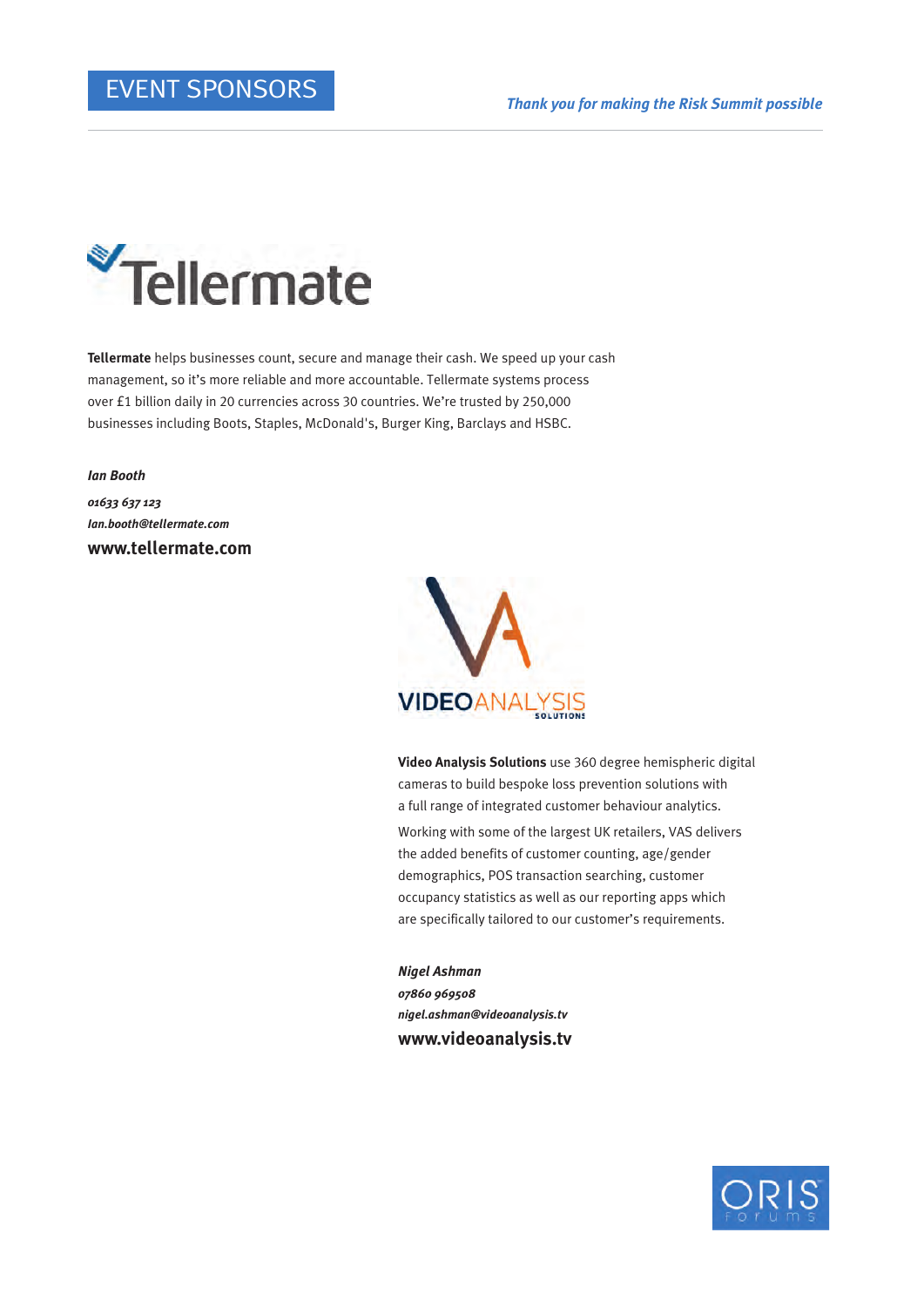

### **Proud to welcome our retail members to this event**